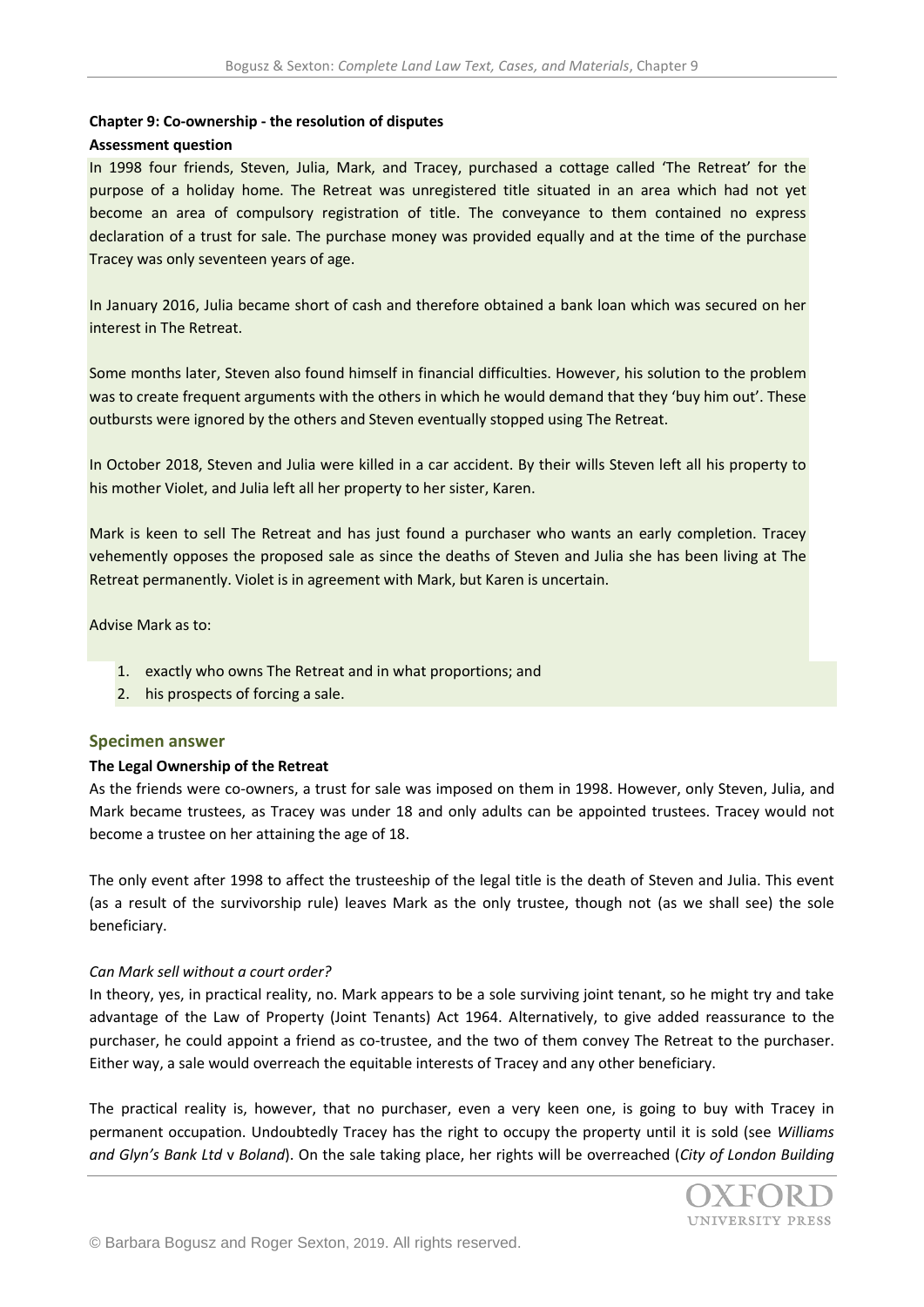*Society* v *Flegg*) and she will become a trespasser vis-à-vis the purchaser. But the purchaser will 'acquire' the problem of taking proceedings to evict Tracey. No purchaser (particularly one keen to move in quickly) is going to buy in these circumstances.

Thus Mark will be forced to take proceedings under s. 14 Trusts of Land and Appointment of Trustees Act 1996. (See below.)

### **The equitable ownership of the Retreat**

### *The initial position*

There appears to be nothing to rebut the initial presumption of joint tenancy. Note in particular that the four contributed equally to the cost. However, there might be a tenancy in common (in equal shares) if the court found there was a business element to the arrangements, e.g. if they envisaged holiday lettings of The Retreat when none of them wanted to use it themselves.

## *Current position if parties initially tenants in common*

An equitable interest as tenants in common can be left by will. Therefore, after the car crash, Violet and Karen would become tenants in common in equity alongside Mark and Tracey.

## *Current position if parties initially equitable joint tenants*

## *The effect of Julia's mortgage*

This clearly severs her equitable interest, converting it into a one quarter share as tenant in common (for a discussion on this point see 8.13.2.) On her death this equitable interest will pass by her will (subject to the mortgage) to Karen.

# *The effect of Steven's frequent arguments*

It is possible to sever by informal agreement, or by conduct which indicates that the parties are treating the joint tenancy as at an end (*Burgess* v *Rawnsley*). As the outbursts were ignored by the other three it seems that there has been no informal severance by conduct/agreement. However, Lord Denning was of the view in *Burgess* that an oral unilateral statement would effect a severance. This rather impractical view is unsupported by authority, and it is unlikely that such an outburst would result in severance.

If (as is probably the case) Steven has not severed, then Violet does not inherit any interest in The Retreat. The 'survivorship' rule operates between joint tenants; the law of succession has no application to a joint tenancy interest. The current equitable ownership would be Julia one quarter with the other three-quarters belonging to Mark and Tracey as joint tenants.

### *Mark's prospects of getting an order of sale*

Violet's support is probably irrelevant, as she only has an interest if either the parties were initially tenants in common or if Steven has severed. If Violet has no interest and Karen comes out against a sale, then a majority by value would be against sale.

But it is submitted that Mark has the trump card. The purpose for which the property was acquired has clearly failed, and that normally means that the court in its discretion will order a sale under s. 14 TOLATA 1996 (see *Jones* v *Challenger*, contrast *Re Buchanan- Wollaston*, and see s. 15 TOLATA 1996).